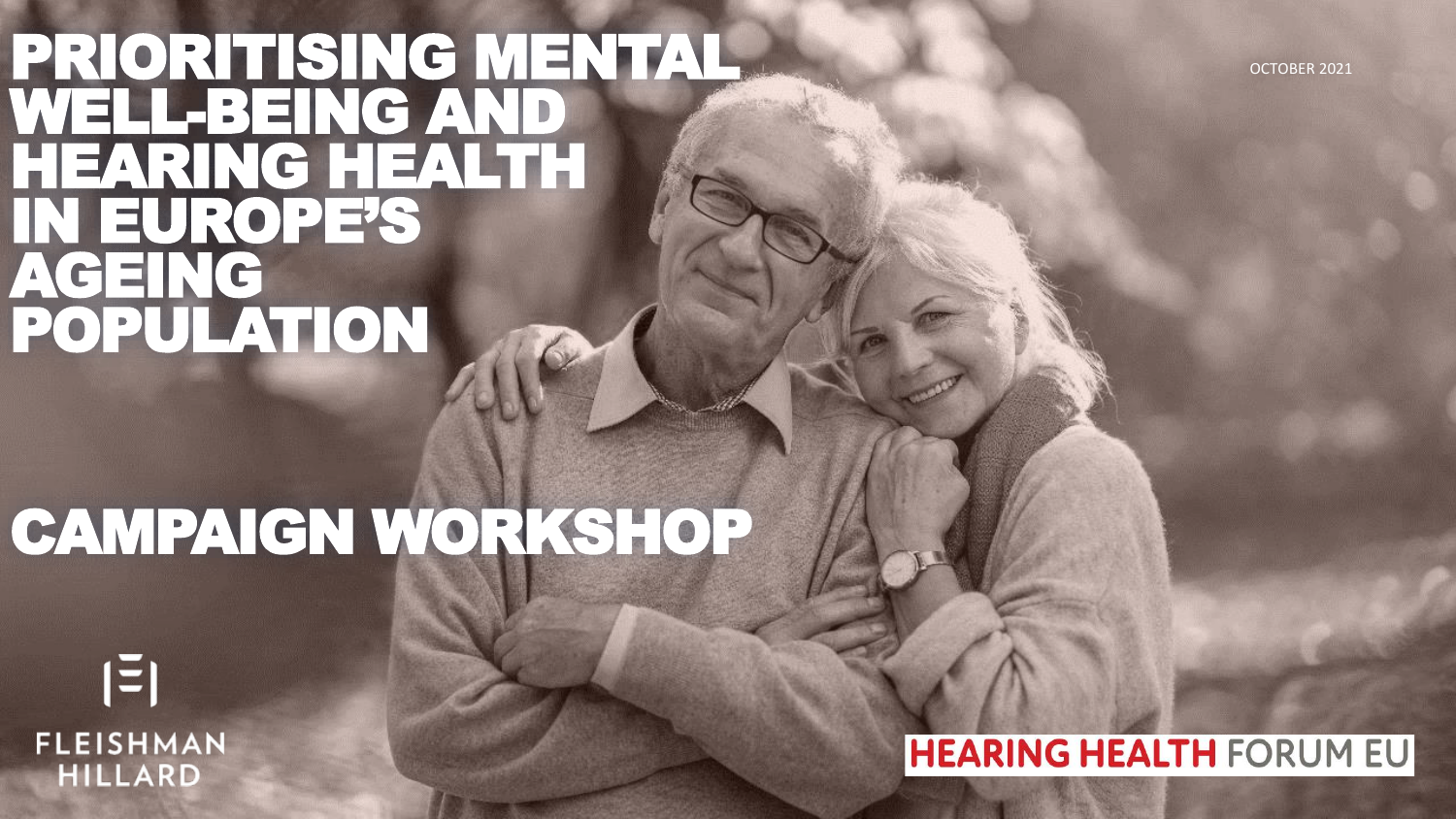# Introduction

On 09 September 2021, the **Hearing Health Forum EU**, alongside the **European Federation of Hard of Hearing People** (EFHOH)**,** the **European Network for Workplace Health Promotion** (ENWHP), the **European Federation of Associations of Families of People with Mental Illness** (EUFAMI), the **European Association of Cochlear Implant Users** (EURO-CIU), the **European Community Mental health Service providers** (EUCOMS) and the **Global Alliance of Mental Illness Advocacy Networks-Europe** (GAMIAN Europe), came together to discuss how to use their collective strength to put forward a campaign directed towards EU policymakers on the link between mental health, hearing loss and healthy ageing.

### **The workshop was divided into three sections:**

- **1. Messaging:** unify messaging on the link between hearing loss and healthy ageing, with an emphasis on the impact of untreated hearing loss on mental health in the older population.
- **2. Channels for engagement:** identify effective strategies for engagement with health policy stakeholders in Brussels.
- **3. Creative campaign:** develop a campaign theme to raise awareness in Brussels of the impact of untreated hearing loss on the mental health and well-being of Europe's ageing population.

**This document recaps key discussion points and outlines next steps.**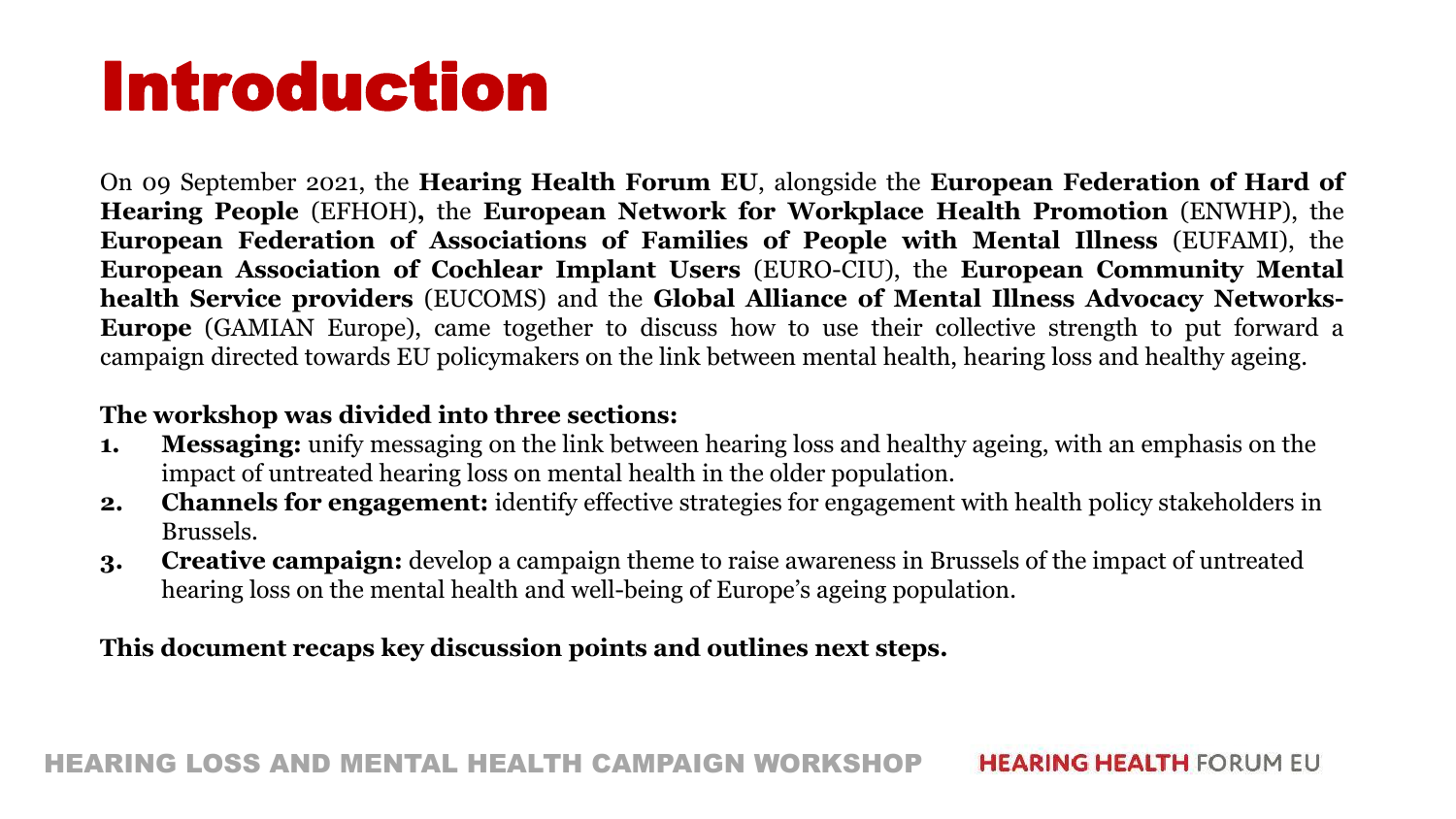# Campaign Objectives



1. **Raise awareness of the link between hearing loss, mental health and healthy ageing, and promote its inclusion** in the ongoing conversation on ageing amongst EU health policy stakeholders.



2. **Foster cooperation between organisations** working on hearing loss, mental

health and ageing to amplify message in a crowded health policy space.



3. **Serve as a best practice example for coordination between organisations** working on shared or overlapping focus areas.

HEARING LOSS AND MENTAL HEALTH CAMPAIGN WORKSHOP

**HEARING HEALTH FORUM EU**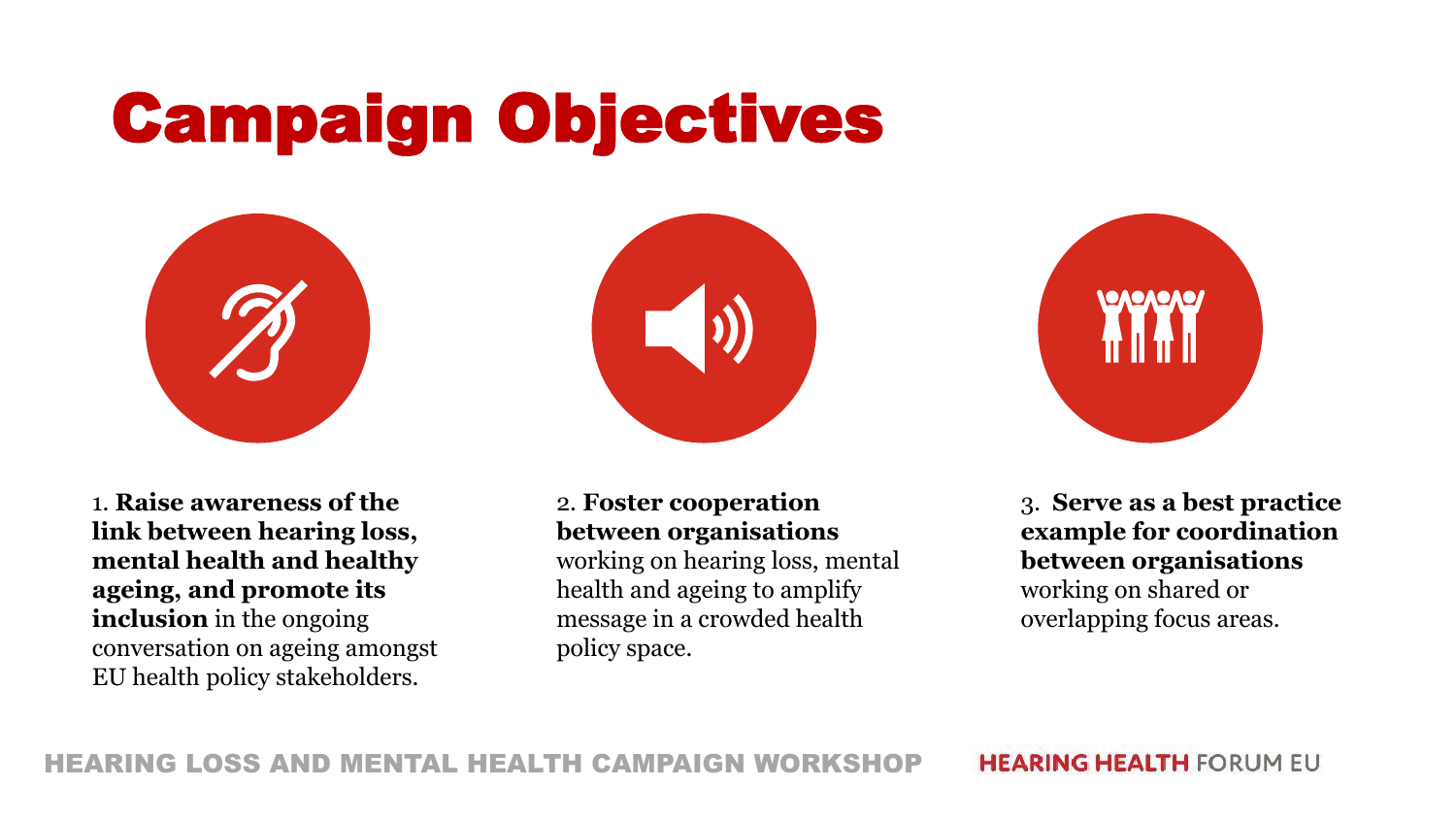# TARGET AUDIENCES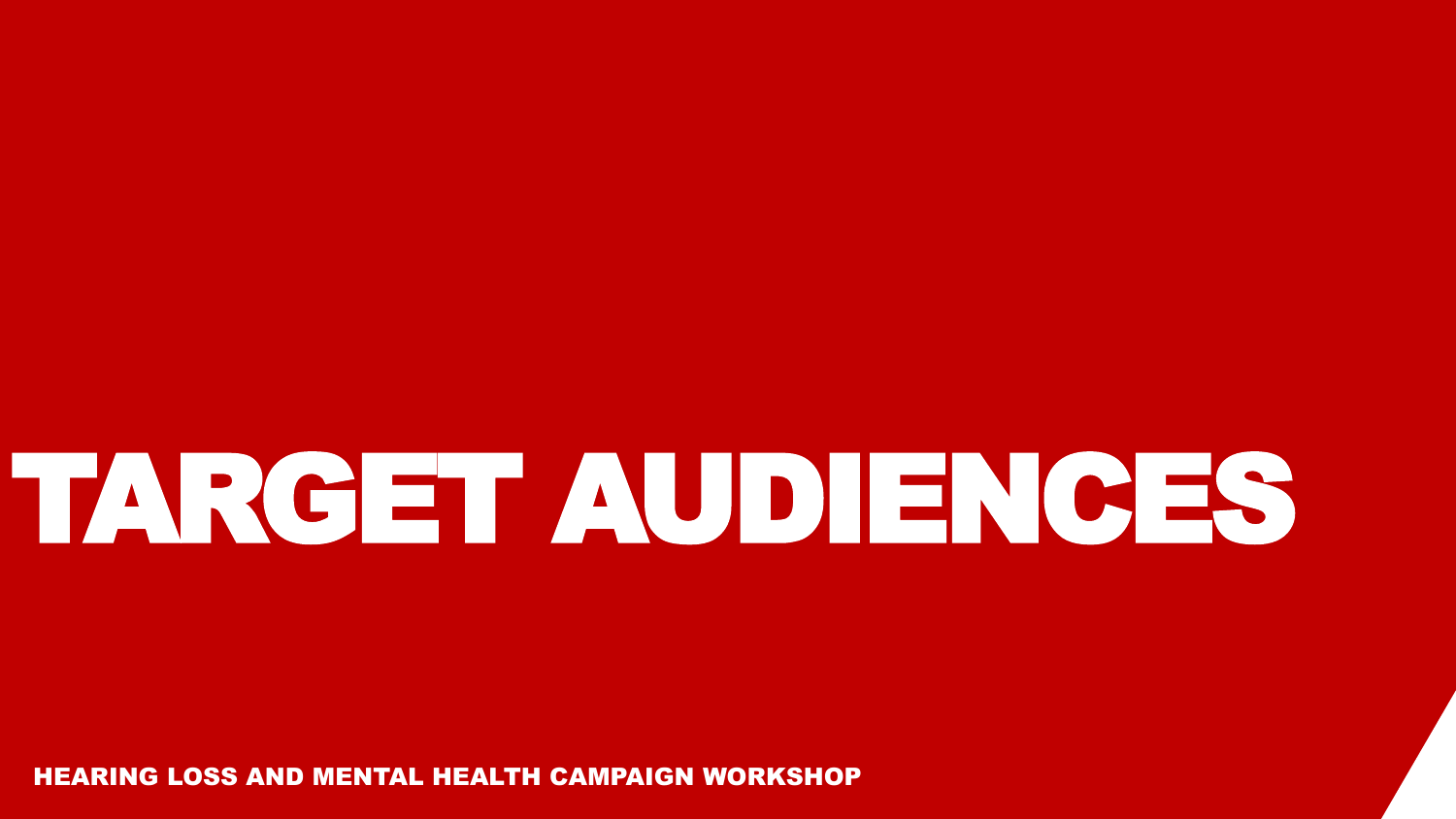# Who is our audience?

Policymakers don't operate in a single bubble, they are influenced by the environment around them.

Our campaign towards EU policymakers needs to be considerate of all of the stakeholder groups that influence



HEARING LOSS AND MENTAL HEALTH CAMPAIGN WORKSHOP

**HEARING HEALTH FORUM EU**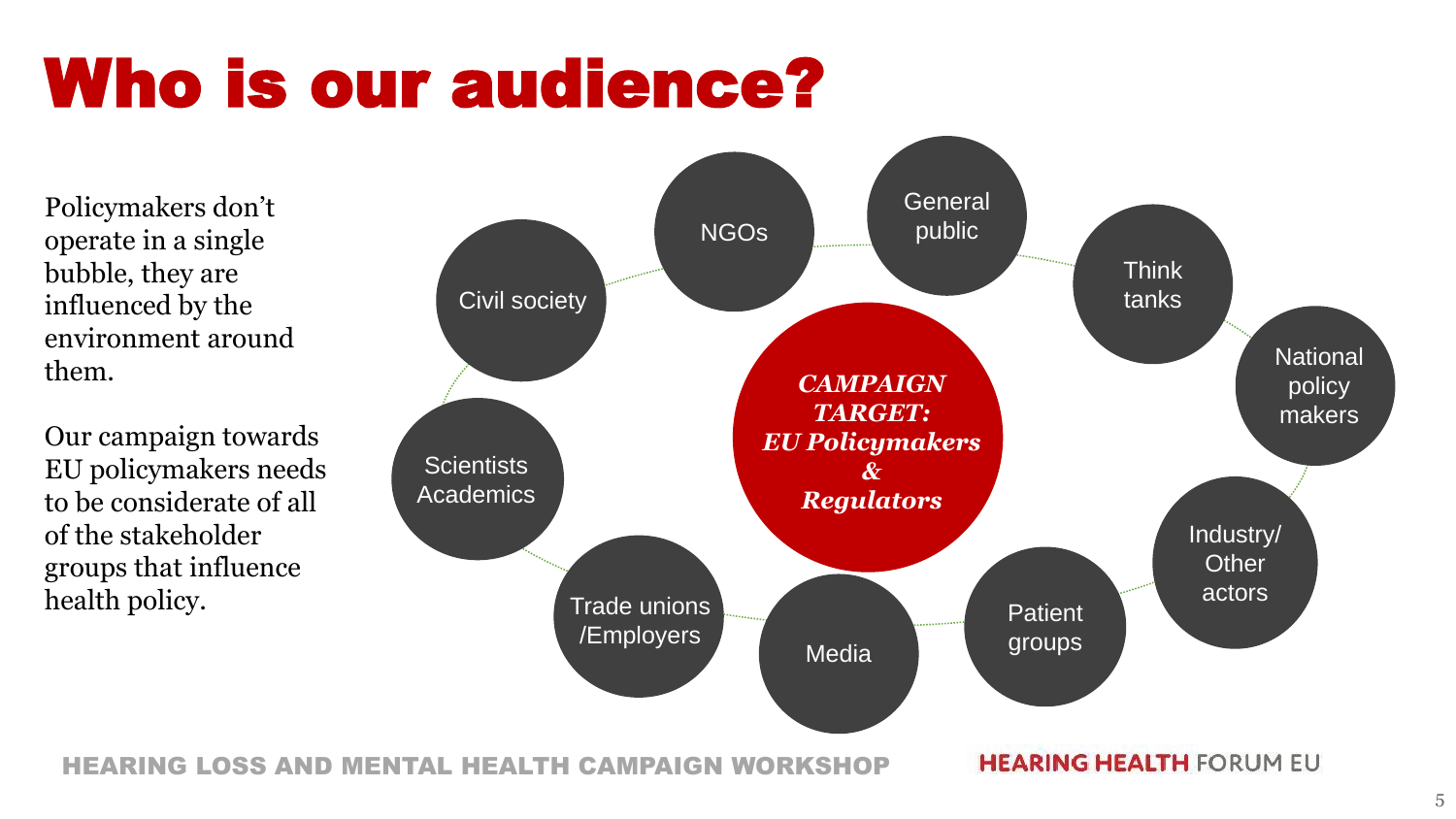# KEY MESSAGES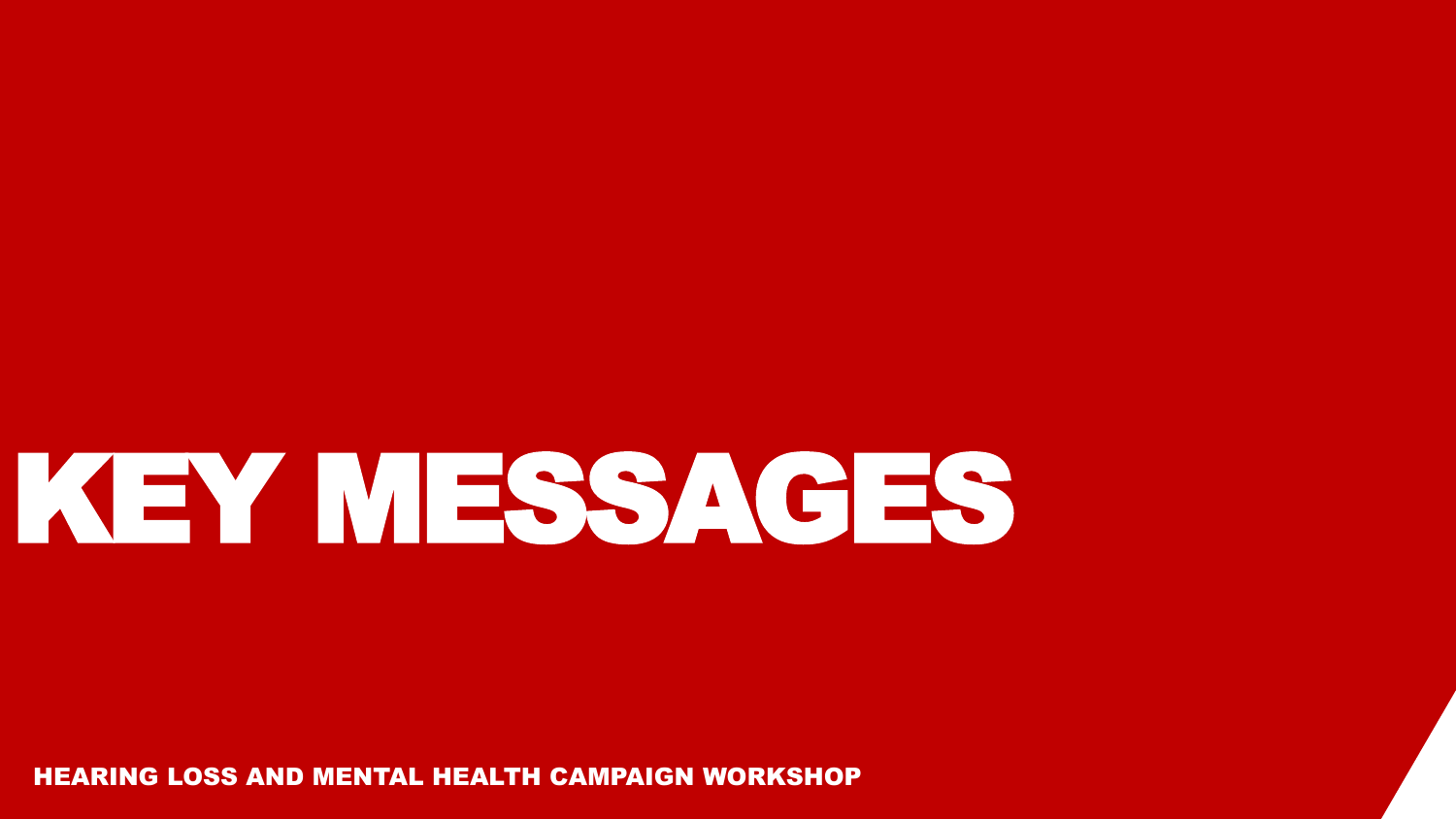# Meet the Message House

**NARRATIVE:** The short version of what you want and why what you want is important.

**MESSAGES:** The 3-5 messages that support the narrative, and explain why what you want can add value to EU policy makers

**PROOF POINTS:** Reasons to believe – facts, testimonials etc. that back up key messages.



RING LOSS AND MENTAL HEALTH CAMPAIGN WORKSH

**HEARING HEALTH FORUM EU**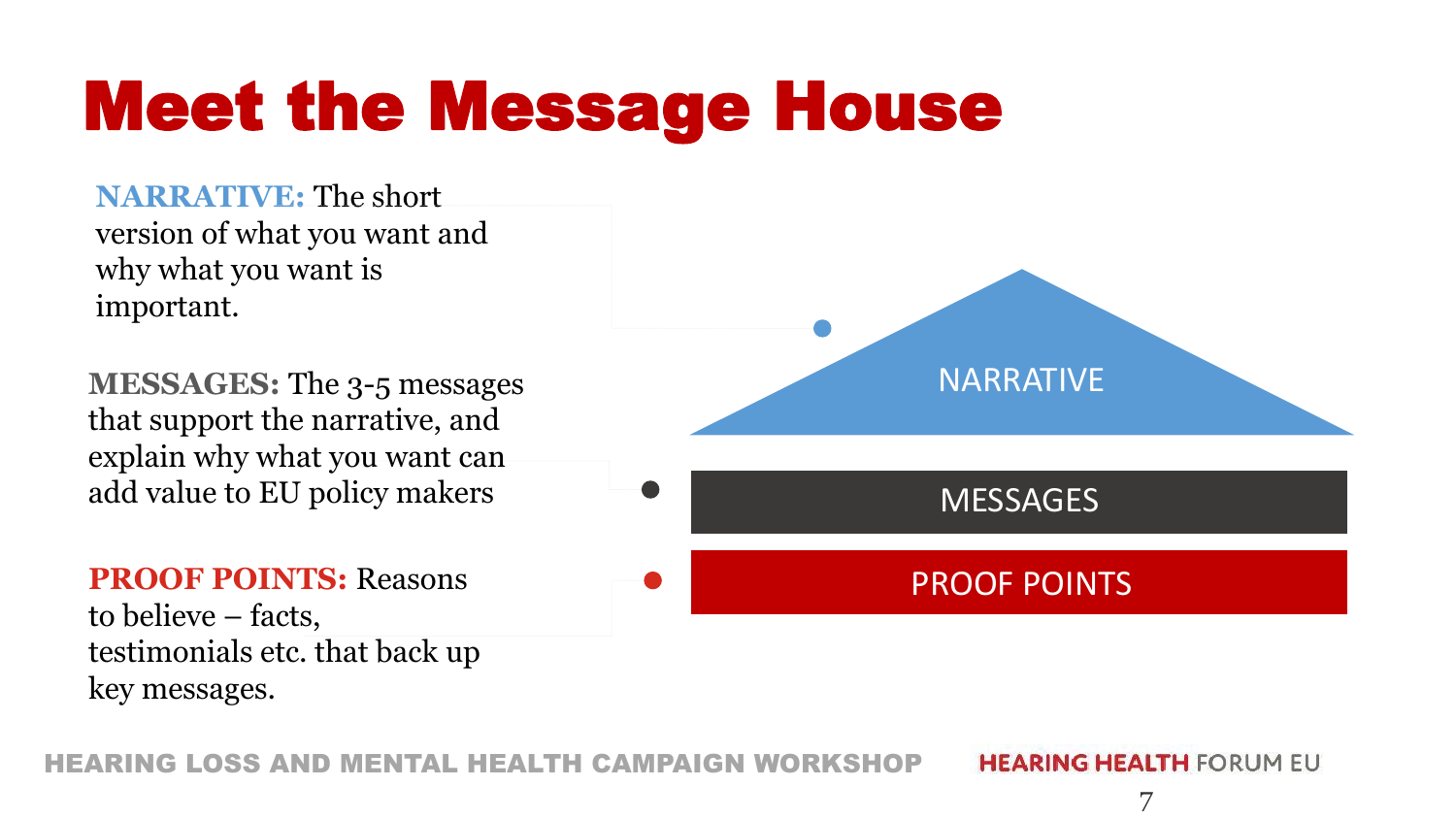## Narrative

We are committed to raising awareness amongst European policymakers of the impact of untreated hearing loss on the mental health and well-being of Europe's ageing population.

Hearing loss can impact all European citizens, yet the likelihood of its incidence increases as we get older. Untreated hearing loss has a detrimental impact on quality of life, is associated with a range of costly comorbidities including poor mental health and cognitive decline, and places pressure on Europe's healthcare systems. Home to the world's oldest continent, it's important that Europe's older population remains healthy and able to actively contribute to its economy.

European policymakers must promote the need for robust hearing health strategies at a national level, including prevention, diagnosis, treatment and care, in order to support Europe's older population to maintain a good quality of life, and age actively.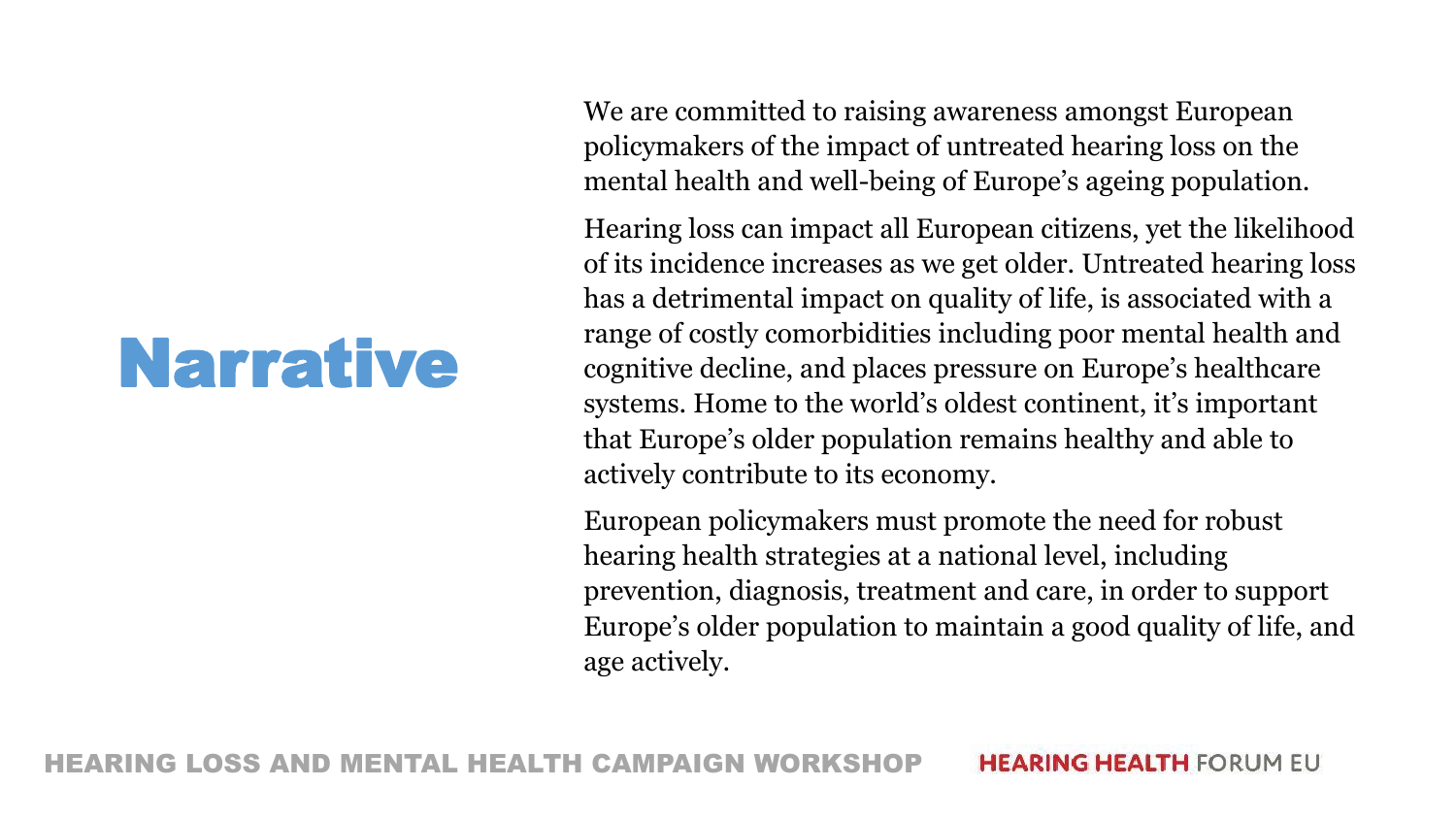# Key messages

- 1. Hearing loss can impact all European citizens, yet the likelihood of its incidence increases as we get older.
- 2. Our organisations are committed to prioritizing hearing health and mental well-being for Europe's ageing population on the EU health policy agenda.
- 3. Untreated hearing loss and mental health are costly to the European economy and society and threaten healthcare system sustainability.
- 4. European healthcare systems should adopt a holistic approach to hearing health acknowledging that the condition affects people psychologically, socially, and economically.
- **5. The ask:** To promote healthy ageing and healthcare system sustainability in Europe, EU policymakers must advocate for holistic national health strategies that address untreated hearing loss and associated comorbidities. This includes poor mental health and cognitive decline.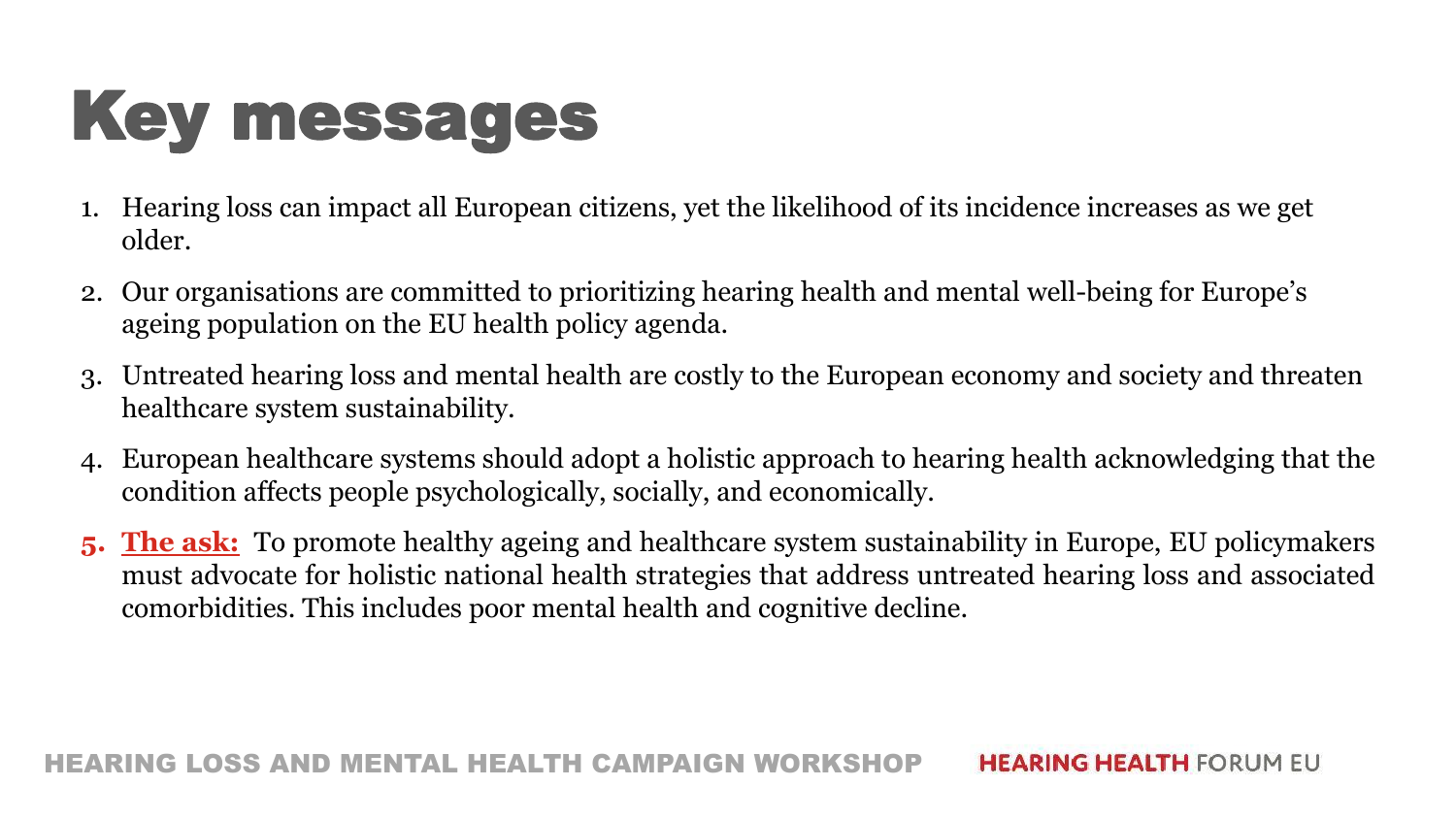### **KEY MESSAGE 1: Hearing loss can impact all European citizens, yet the likelihood of its incidence increases as we get older.**

- 6.2% of Europe's total population live with a disabling hearing loss, equating to 57.3 million.
- With Europe's population continuing to age, this number is predicted to nearly double globally. By 2050, 1 out of 4 people are projected to have a problem with their hearing, equivalent to 236 million Europeans.
- There is a strong link between ageing and hearing loss: in Europe, 10.9% of people aged 60-69 years experience hearing loss. This prevalence reaches 42% of people aged 80-89 and more than 56% for the over 90 years old.
- Less than 10**%** of those who could benefit from treatment for severe hearing loss receive it.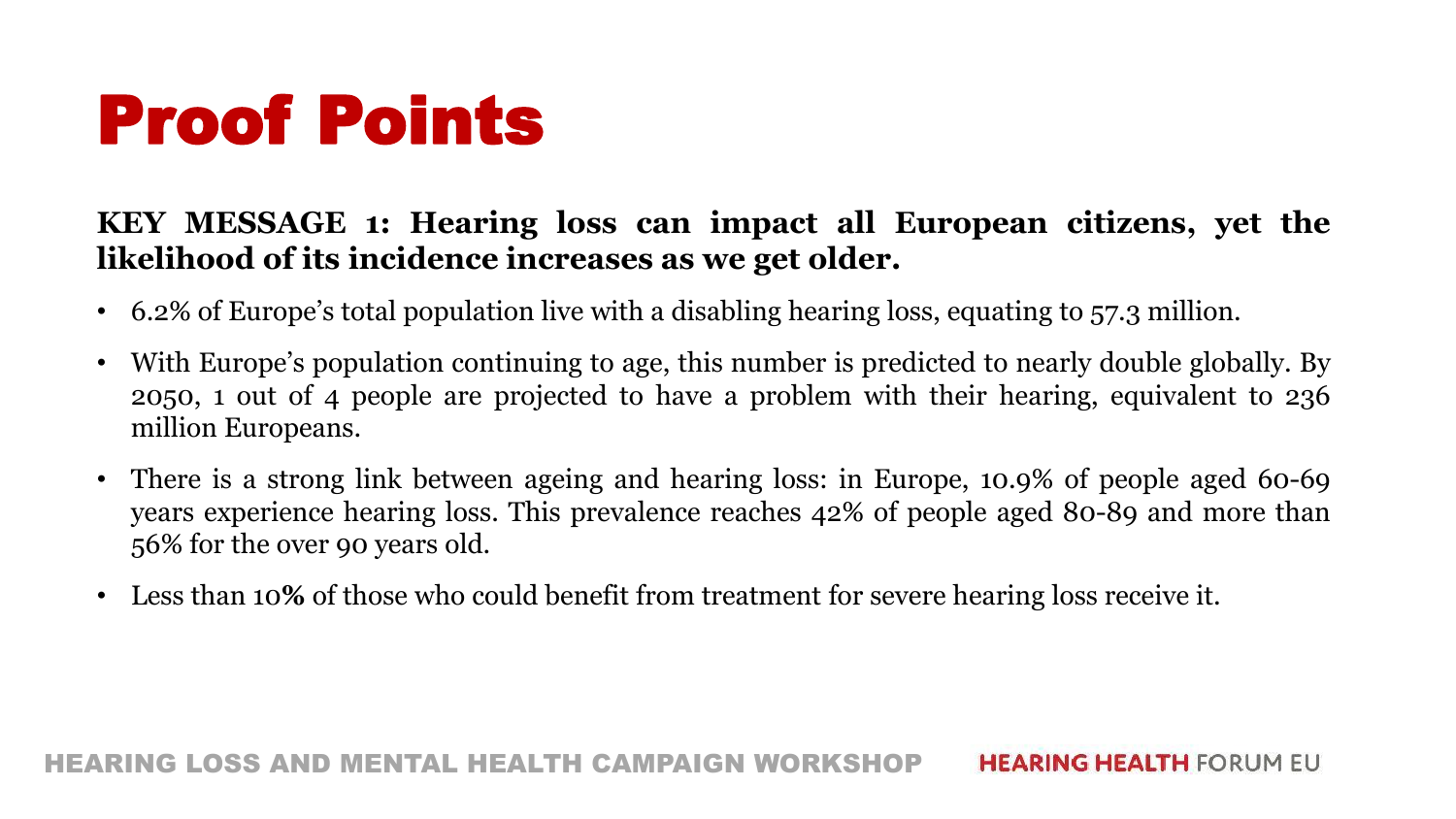### **KEY MESSAGE 2: Our organisations are committed to prioritizing hearing health and mental well-being for Europe's ageing population on the EU health policy agenda.**

- Hearing loss is a barrier to active ageing and may have a detrimental impact on an individual's mental health and wellbeing. It is associated with clinically relevant depression symptoms, reduced quality of life, anxiety and suicidal thoughts among the elderly.
	- o It is associated with reduced independence and autonomy because of its link to more frequent falls and making everyday tasks more challenging.
	- o It is a cause of increased hospitalisation rates and entry into facilitated living or social care.
	- o It can lead to social isolation, loneliness, and lower levels of contact with friends and family.
	- Untreated hearing loss deprives the brain of stimulation from communication, which can speed up cognitive decline and increase the risk of dementia by 9%.
- The pandemic has led to an increase in mental ill-health. The proportion of over 70s experiencing depression has doubled since the start of the pandemic, and one in three (34%) older people agree that their anxiety is now worse/much worse than before the pandemic began.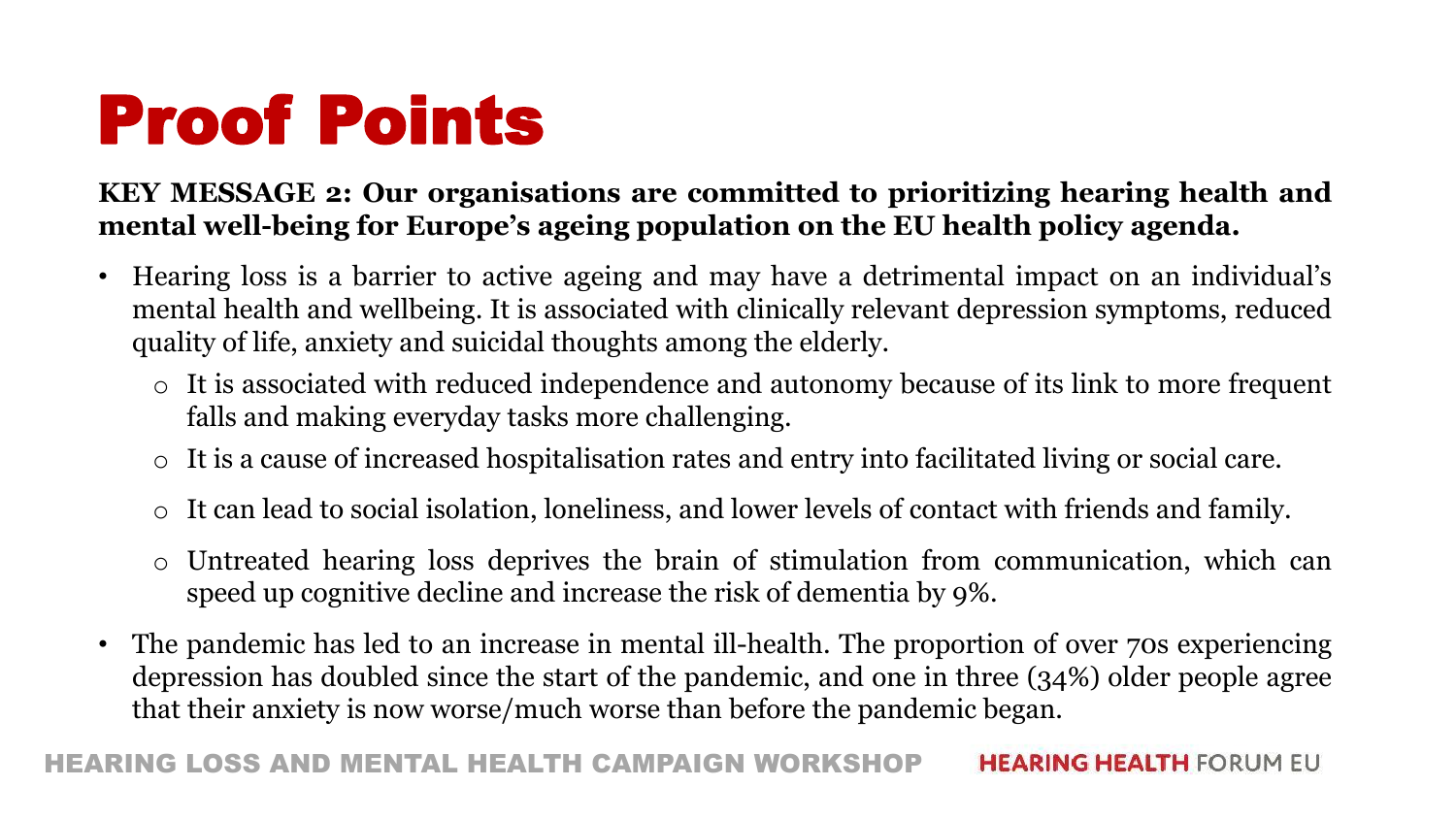### **KEY MESSAGE 3: Untreated hearing loss and mental health are costly to the European economy and society and threaten healthcare system sustainability.**

- Hearing loss not only affects quality of life, but also leads to an estimated cost of  $\epsilon$ 213 billion each year to the EU and United Kingdom (UK), according to the World Health Organisation (WHO). This stands at  $E17$  billion more than the total EU budget in 2020.
- The cost of mental ill-health, a comorbidity of hearing loss, is more than 4% of the total EU GDP – equating to over  $\epsilon$  600 billion across the 27 EU countries and the UK.
	- $\circ$   $\epsilon$ 190 billion is direct spending on health care
	- $\circ$   $\epsilon$ 170 billion is spending on social security programmes,
	- $\epsilon$ 240 billion is caused lower employment rates and reduced productivity
- Public spending on ageing accounts for 50% of general government expenditure within the EU.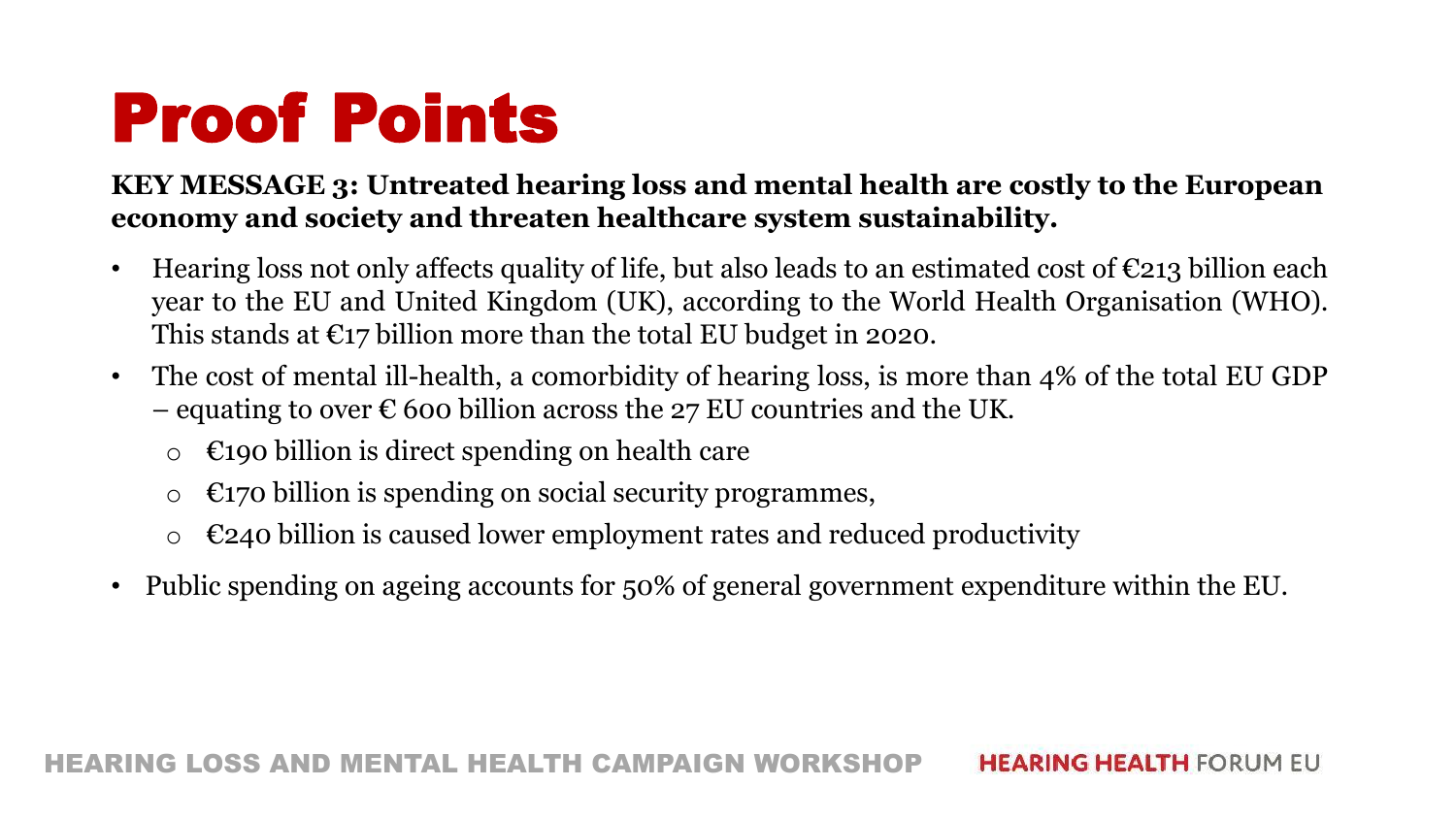**KEY MESSAGE 4: European healthcare systems should adopt a holistic approach to hearing health acknowledging that the condition affects people psychologically, socially, and economically.**

- There is a longstanding tradition of considering the mind and body as separate and distinct entities. Yet studies indicate that having a long-term physical condition, such as hearing loss, can greatly increase the risk of experiencing mental distress.
- Hearing health comorbidities are associated with worse clinical outcomes, lower quality of life, reduced ability to manage physical symptoms effectively and significantly increased costs of care. Co-morbid mental illness increases the cost of treating physical illness by around 60%.
- The scope of ear and hearing care extends beyond health systems, requiring coordination across other (non-health) sectors including social services, finance, education, labour, housing, the private sector and law enforcement.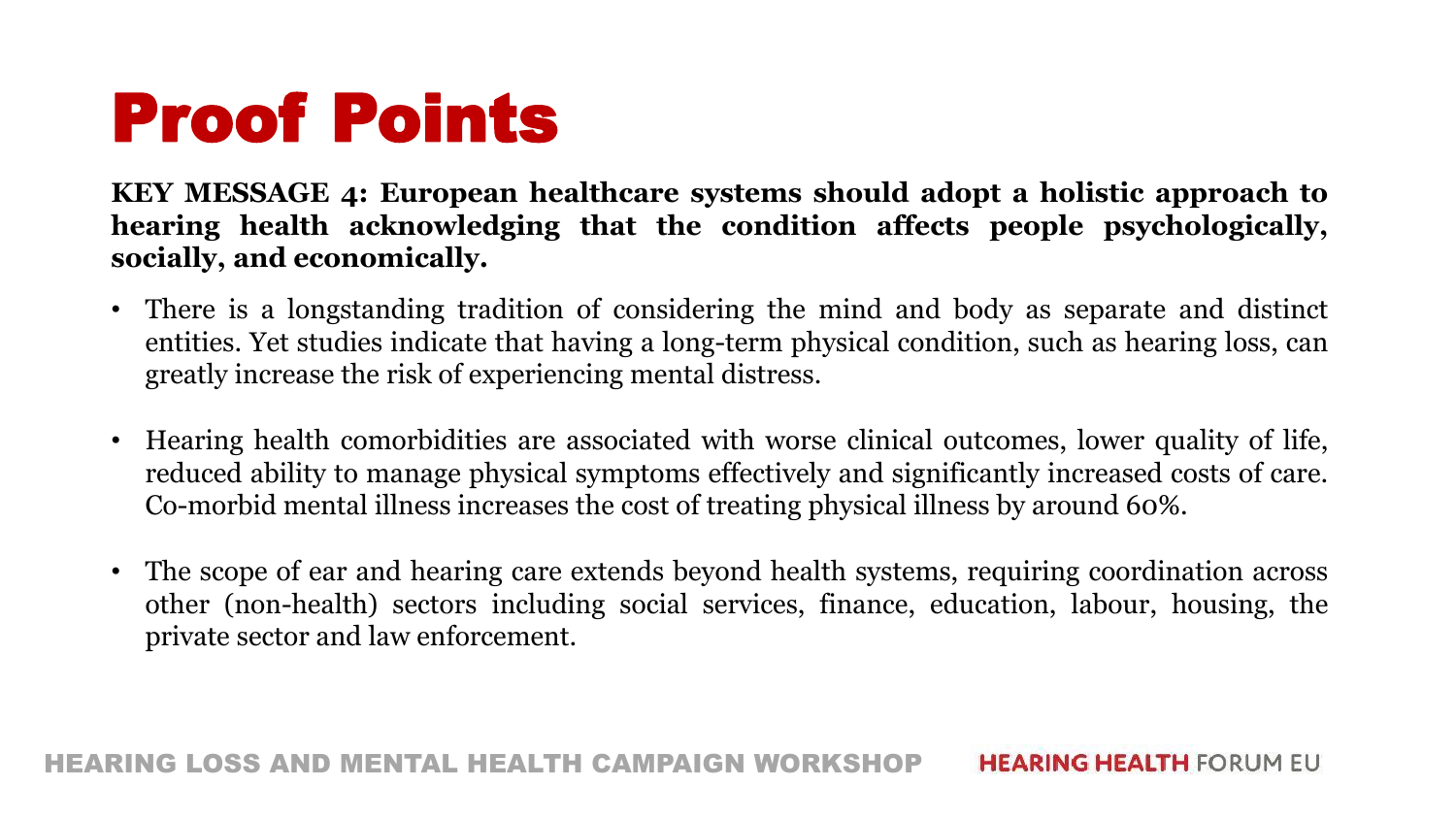

**The ask:** To promote healthy ageing and healthcare system sustainability in Europe, EU policymakers must advocate for holistic national health strategies that address untreated hearing loss and associated comorbidities. This includes poor mental health and cognitive decline.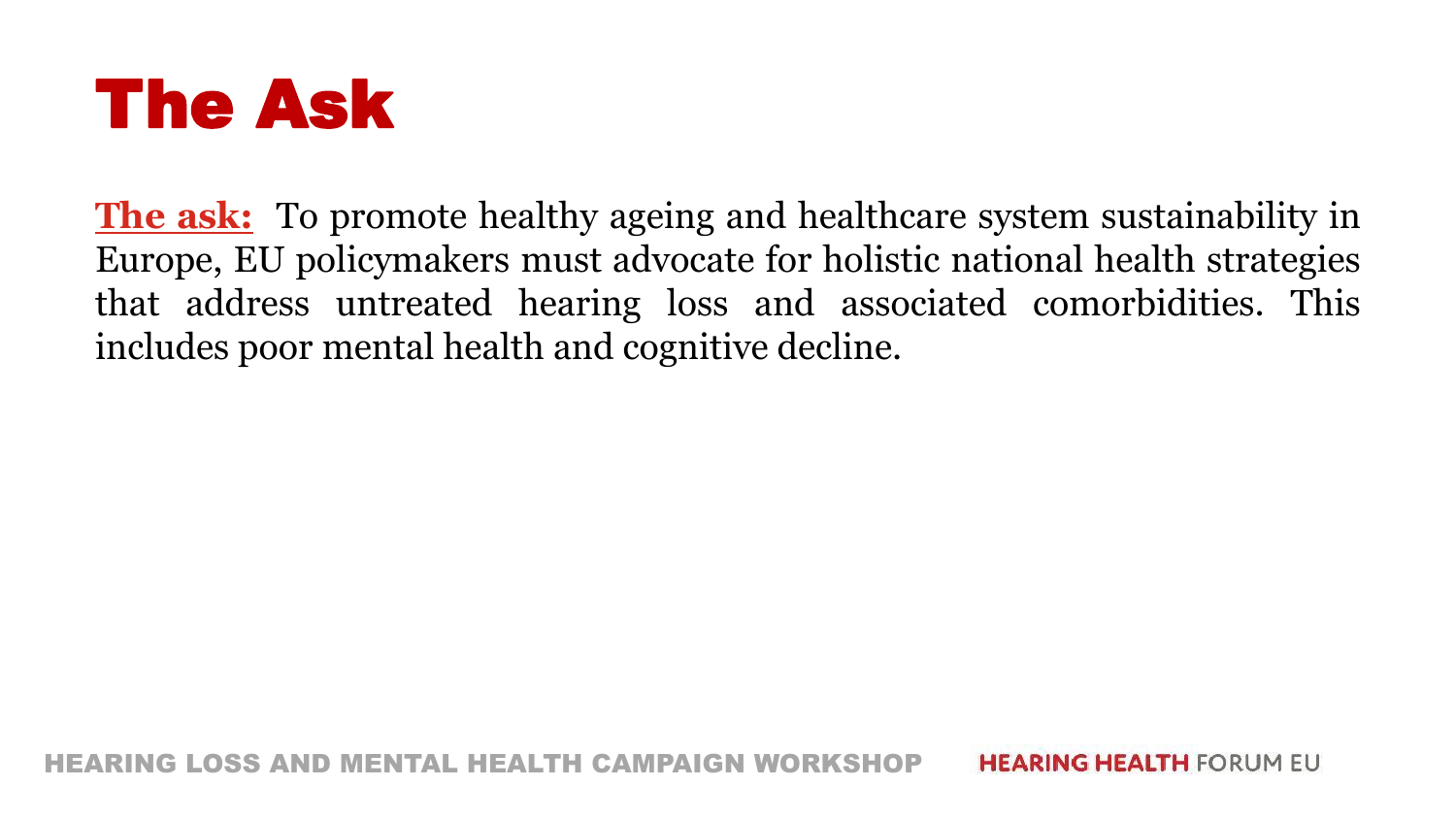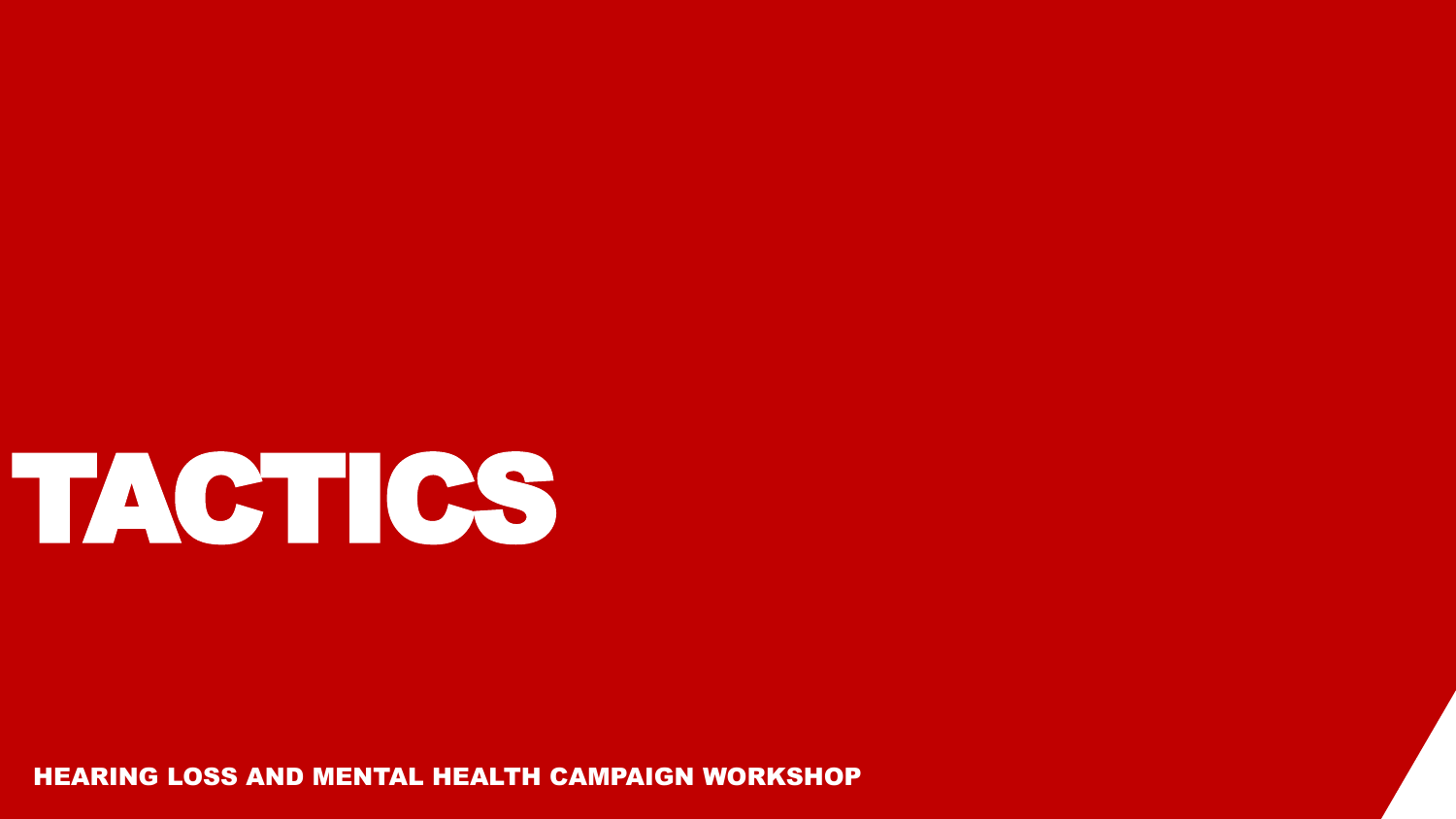

We will **launch a social media awareness-raising campaign targeted towards EU policy stakeholders**.

Twitter and LinkedIn are the most popular social media tools in Brussels used by European decision makers including **Members of the European Parliament** (MEPs). FleishmanHillard sponsored research shows that:

- 61% of MEPs surveyed follow social media conversations daily in their legislative work. In 2015, 77% were on Twitter and 28% on LinkedIn.
- 42% of MEPs use LinkedIn to follow the views of people in their network. They use Twitter to listen and engage: 27% use it to engage with their constituents.
- All 27 European Commissioners have active Twitter channels.

Partnering organisations will receive **6 social media cards to share online.** They will be provided in English, and French upon request.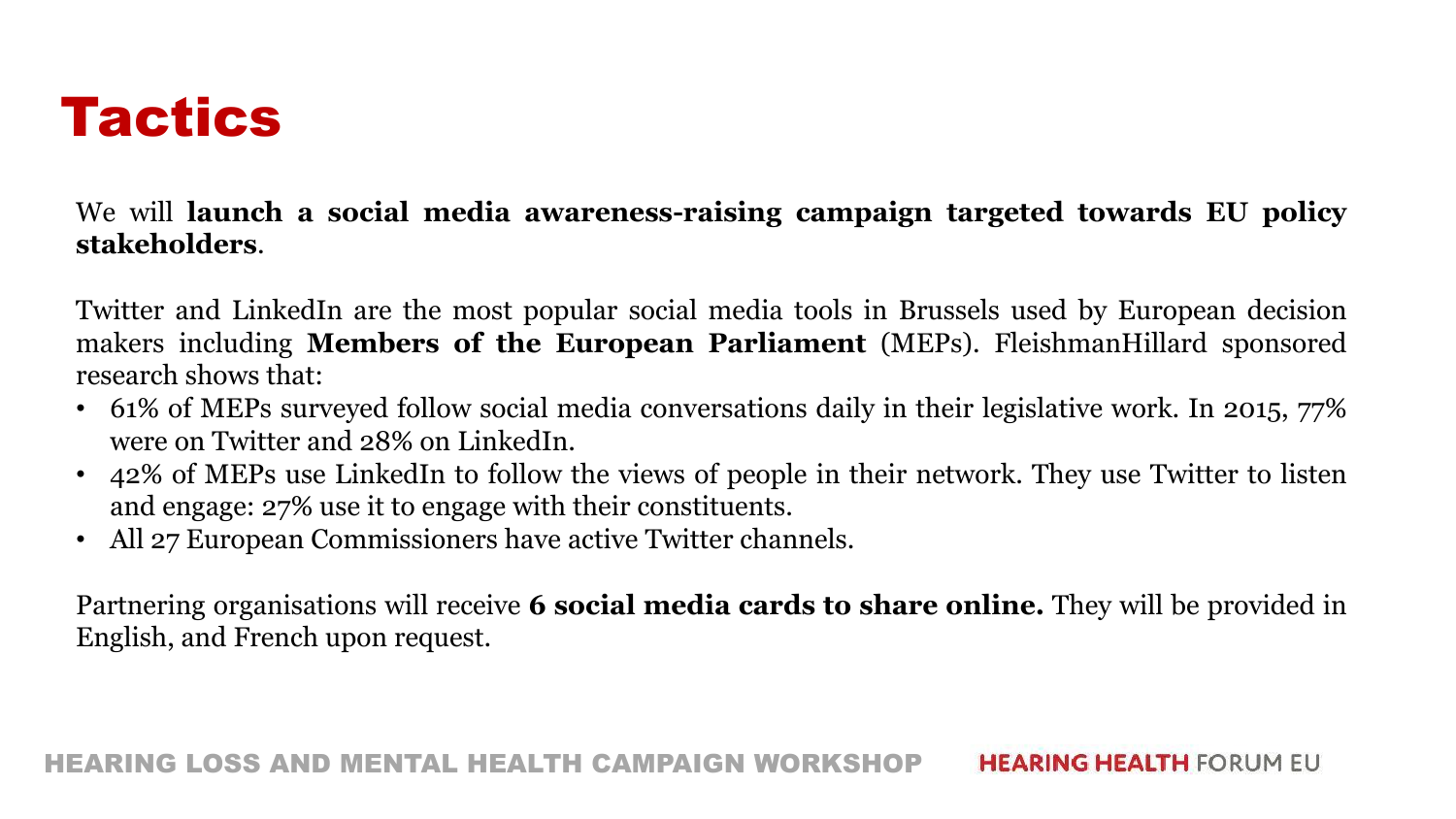### **Timeline**



HEARING LOSS AND MENTAL HEALTH CAMPAIGN WORKSHOP

**HEARING HEALTH FORUM EU**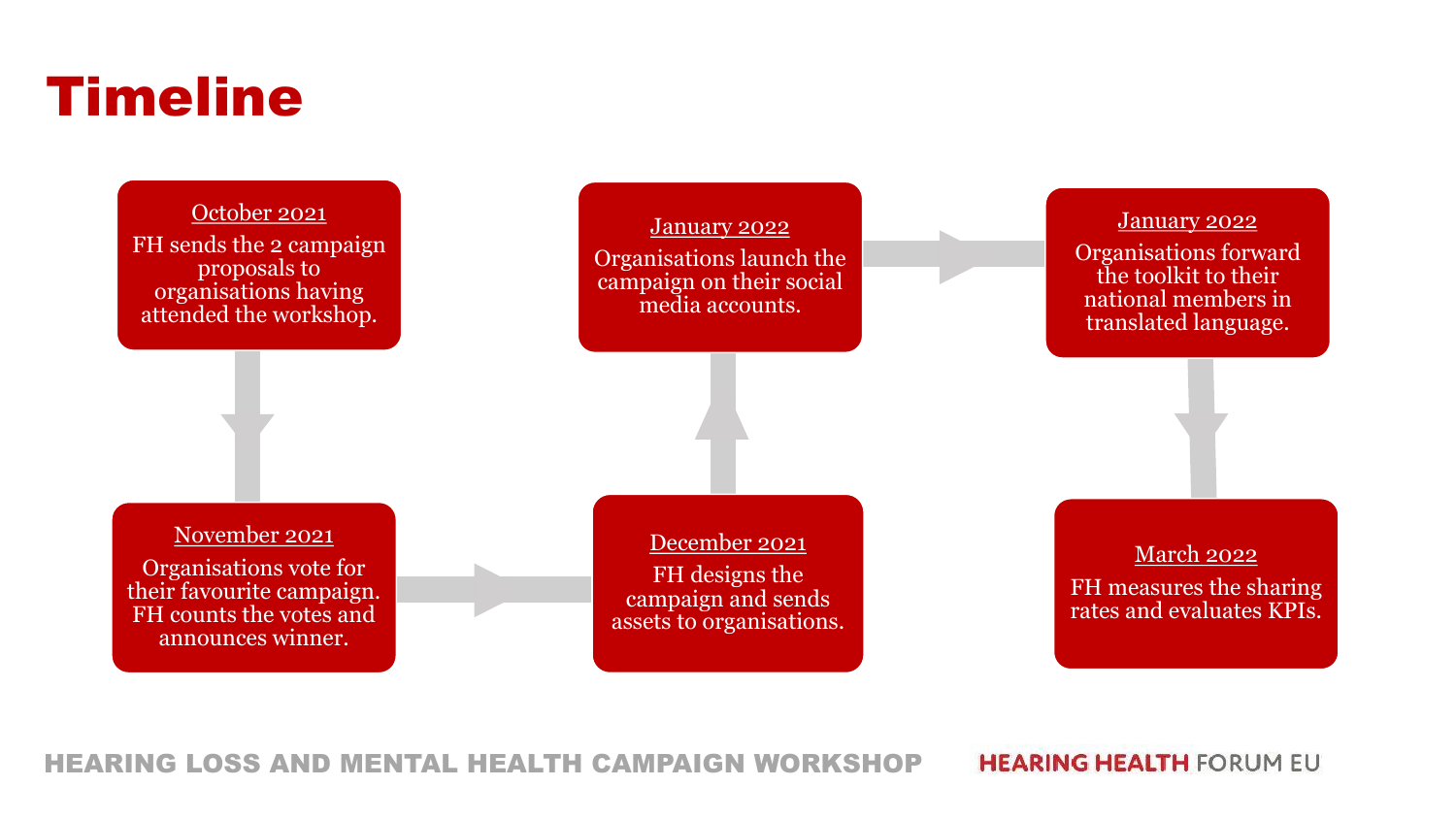# CAMPAIGN IDEAS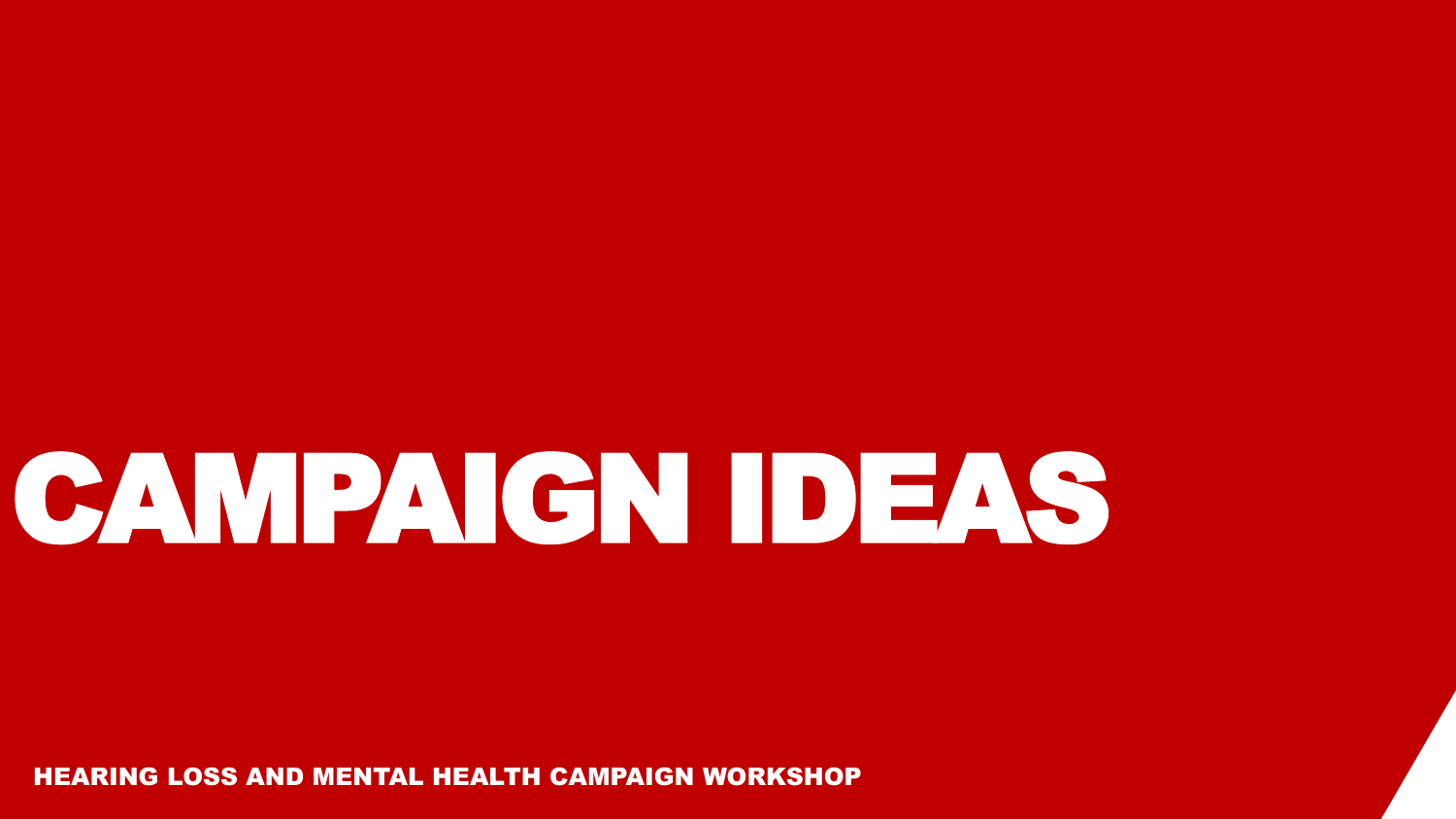## 1) #HealthyHearingStrategy

### **The opportunity:**

• 2021–2030 is the UN's Decade of Healthy Ageing. The EU can lead by launching an EU-wide strategy on hearing health, also considering comorbidities such as illmental health.

#### **Objective:**

- Launch a narrative campaign calling European policymakers to actively work on a Healthy Hearing Strategy in 2022. This would highlight hearing and mental health as key components to healthy ageing.
- The hashtag #HealthyHearingStrategy would directly target policymakers whilst still providing the general public with information regarding the link between hearing loss, mental health and healthy ageing.

### **Tactics:**

- 6 social media cards with statistics on the link between hearing loss and mental health, showing the impact of non-treatment of hearing loss on Europe's elderly population. Ask EU institutions to address the challenge in a #HealthyHearingStrategy.
- Tag official accounts of the EU Commission, EU Parliament and EU Council, the copy will directly call out policymakers to work on a strategy to be launched as soon as possible.



We need a #HealthyHearingStrategy for 2022! @EU\_Commission, what are you doing for your older citizens?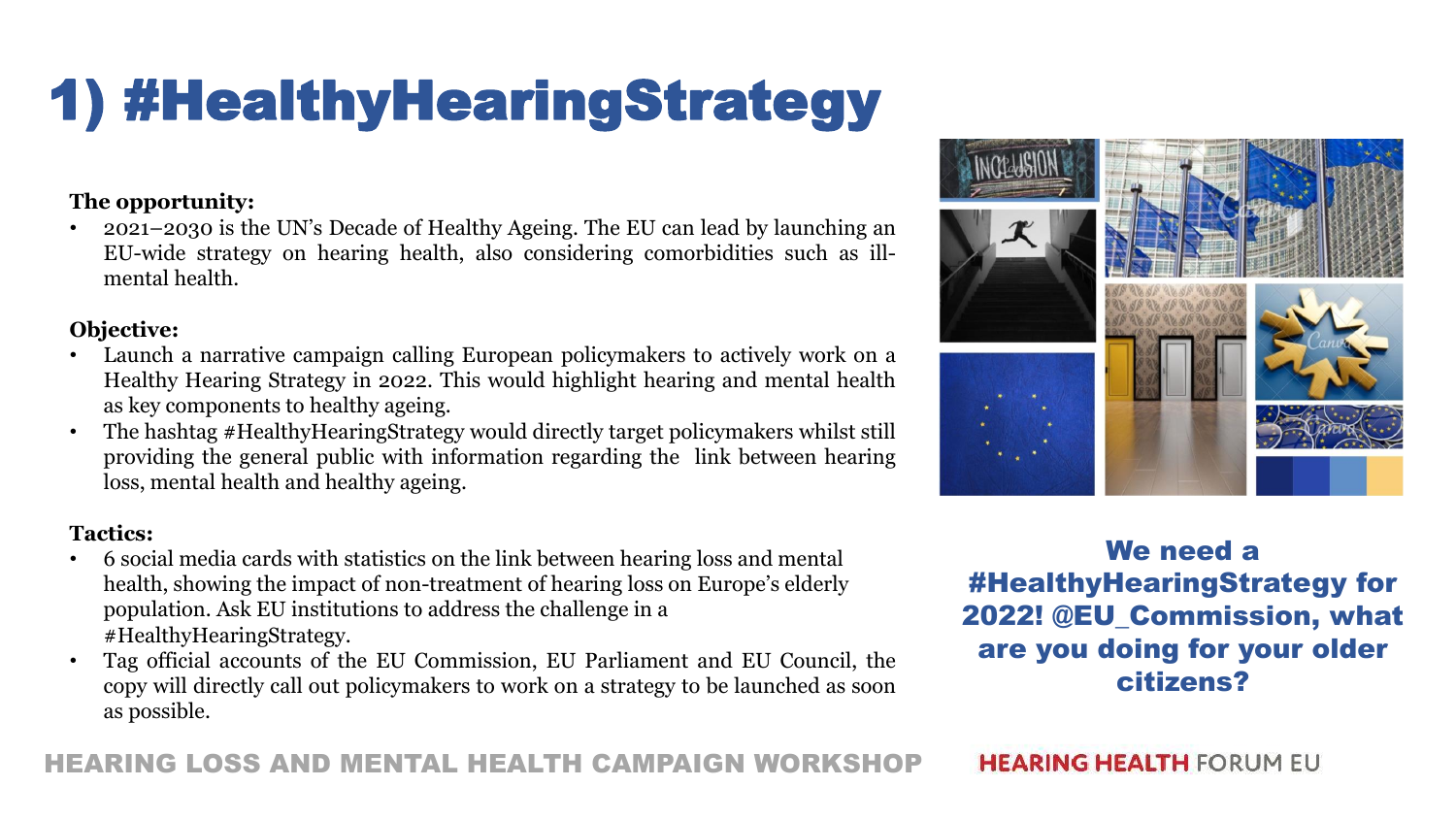## 2) #ListenUp!

### **Opportunity:**

- Europe is the oldest continent in the world and continues to age  $-$  this means the burden of hearing loss on individuals, society and the economy will continue to increase. The likelihood of experiencing hearing loss increases as we get older, and all European citizens risk being impacted.
- Screening, detection and treatment of hearing loss can improve an individual's quality of life by reducing the risk of comorbidities such as mental ill-health and cognitive decline. This ensures an individual's right to actively age.
- Both hearing loss and its comorbidities are costly to society and must be tackled urgently as the EU strives to 'build back' post-pandemic.

### **Objective:**

- This campaign will raise awareness of the link between hearing loss and associated mental health issues.
- The campaign will communicate a sense of urgency by showing that without effective treatment of hearing loss, European citizens will be denied the opportunity to healthily age.
- It will demonstrate to policymakers that they must promote regular hearing screening and ensure access to hearing loss treatment, including cochlear implants.

### **Tactics:**

- 6 social media cards highlighting the link between hearing loss, mental health, and healthy ageing, with statistics aiming to shock both policymakers and general public.
- The tone of the campaign is mysterious, provocative, and personal.



#ListenUp! Every European citizen will be affected by hearing loss in their lifetime. You might be next …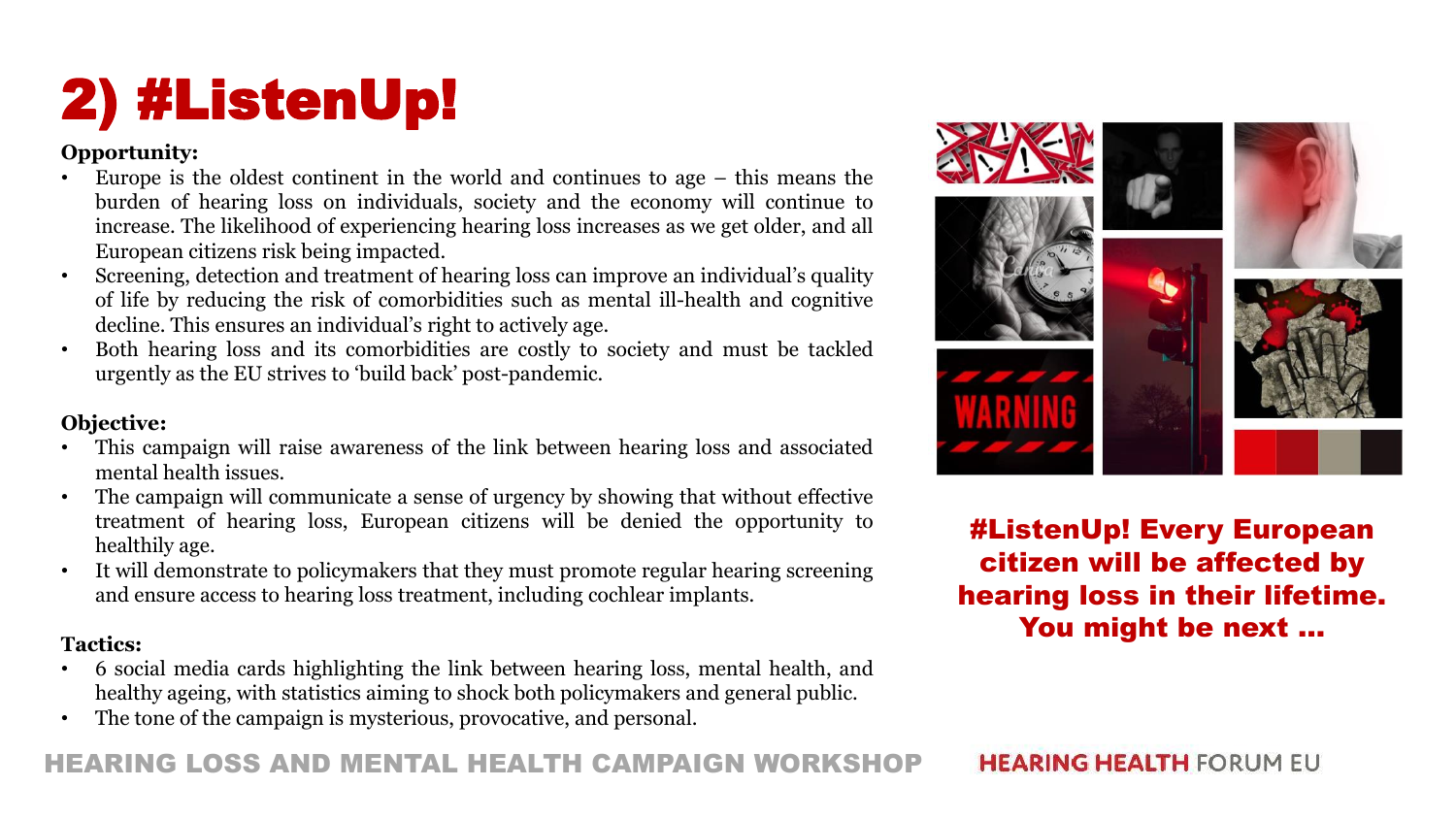# SUMMARY